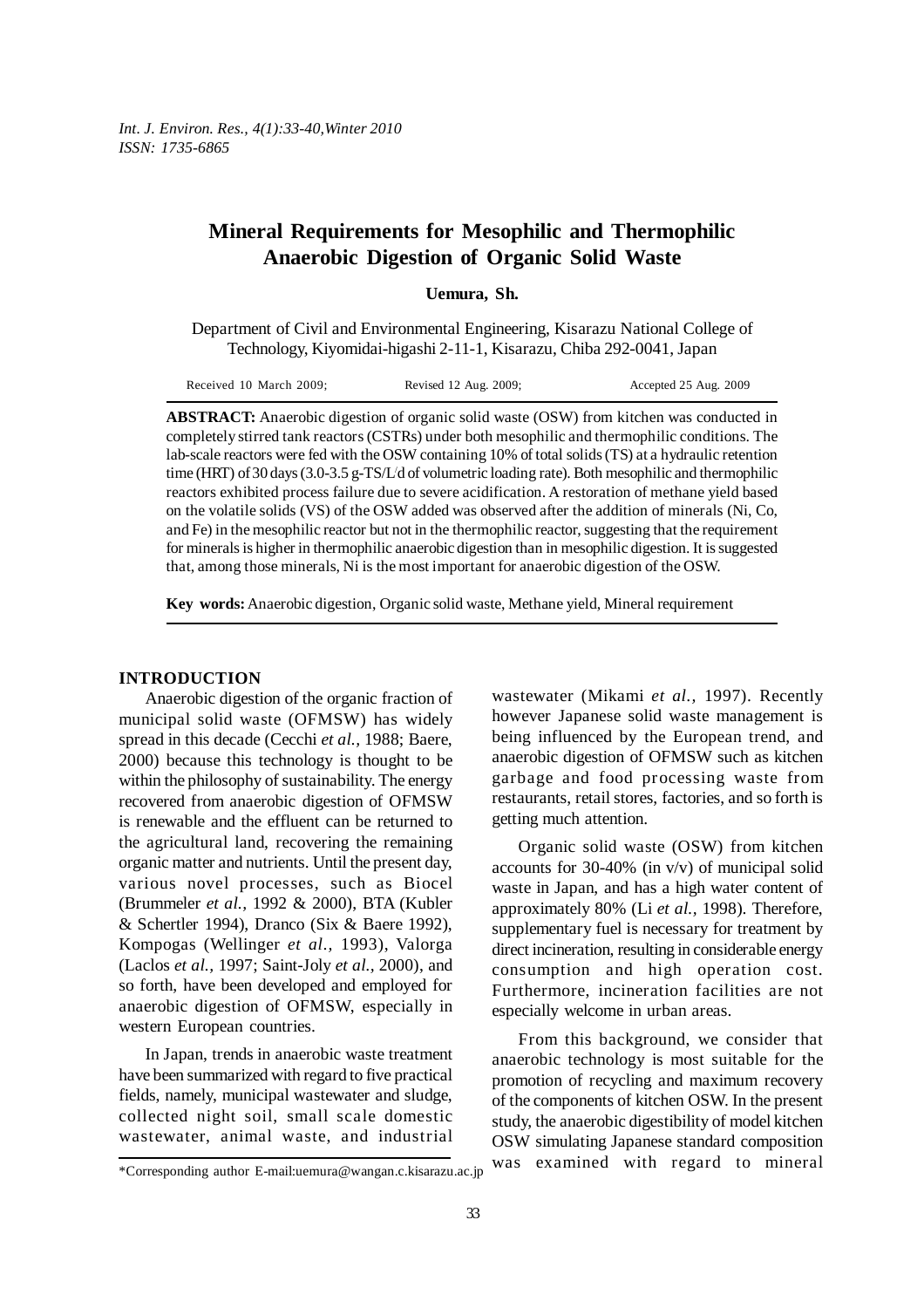requirements under mesophilic and thermophilic conditions.

#### **MATERIALS & METHODS**

The OSW used in this study was made by simulating Japanese standard composition according to Li *et al.,* (1998) that consists of, in % w/w, apple (10%), grapefruit (rind, 5%), orange (rind, 5%), banana (rind, 10%), cabbage (12%), potato (12%), carrot (12%), ground meat (5%), fish (5%), egg (4%), polished rice (10%), bread (5%), Japanese noodle (2.5%), and Chinese noodle (2.5%). Materials were chopped in a food processor and passed through a 2.8 mm sieve, then mixed homogenously and stored at 4°C. The OSW was diluted to 10% of TS with tap water when used (pH; 4.5-5.0). The ratio of VS per TS of the OSW was 0.95.

Methane yield based on the VS of the OSW added was estimated by a batch experiment using 120mL vial bottles. Mesophilically digested sewage sludge (final concentration of 7.6g-dry solids/L in vial), phosphate buffer (pH=7.0, 0.05M in vial) sodium sulfide (250mg/L in vial), minerals (Harada *et al.,* 1994), resazurin (1mg/L in vial), and the OSW (1%-TS in vial) were added to the vials under an oxygen-free nitrogen atmosphere. Total volume of the mixed liquor was adjusted to 50 mL. The bottles were cultivated in a water bath, which was shaken at 120 strokes per min and kept at 37  $°C$ , for a period of 28 days. Vials without the OSW were also cultivated as a control. The methane yield was calculated according to the difference of produced methane gas between bottles with and without the OSW.

Two CSTRs with working volume of 4.0 L were used in a continuous experiment. The reactors were placed in water baths kept at 37  $\mathrm{^{\circ}C}$ and 55 °C, respectively. The evolved biogas was circulated in order to agitate the sludge mixture. The reactors were fed with 10%-TS of the kitchen OSW by fill-and-draw method at 1- or 2-day intervals. Mesophilically-digested sewage sludge obtained from Nagaoka sewage treatment plant, Japan, was employed as seed sludge for the mesophilic reactor; while thermophilically digested sludge from Morigasaki water treatment center, Japan, was used in the thermophilic reactor (initial

concentration was adjusted at 20g/L). In this study, the thermophilic and mesophilic experimental runs were referred as Run 1 and Run 2, respectively. Both reactors started accepting minerals (5.2mg-Fe as  $FeCl<sub>2</sub>4H<sub>2</sub>O$ , 0.04mg-Ni as  $NiCl<sub>2</sub>6H<sub>2</sub>O$ , and  $0.16$ mg-Co as  $CoCl<sub>2</sub>6H<sub>2</sub>O$  per liter of the OSW) on the 65th day. After Runs 1 and 2 were completed, another thermophilic reactor was started up by feeding the OSW containing the above amount of additional minerals from the beginning (Run 3).

Biobas composition was determined with a gas chromatograph (Shimazu 8AIT) equipped with a thermal conductivity detector. The column used was Molecular Sieve 5A 60/80 mesh (1500mm x 3mm ID). Argon was used as the carrier gas at a column pressure of 100kPA. The gas volume was determined by a wet-test gas meter. Volatile fatty acids (VFAs) were analyzed by a gas chromatograph (Shimazu 8APF) equipped with a flame ionization detector. A glass column with FAL-M 25% 80/100 mesh on Chromosorb (1500mm x 3mm ID) was used. Nitrogen was used as the carrier gas at a column pressure of 100kPA. Multi-mineral analysis of garbage and anaerobic sludge was carried out by an emission spectrometry system (Hewlett Packard 4500 series) with inductivity coupled plasma (ICP). The samples for ICP determination were degraded in a microwave oven (CEM MARS 5). Other chemical analyses were carried out according to Japan Sewage Works Association standards (JSWA 1997) unless otherwise stated.

### **RESULTS & DISCUSSION**

A methane yield of  $0.39$  liter of  $CH<sub>4</sub>$  per g-VS of OSW added  $(L-CH<sub>A</sub>/g-VS)$  added) was obtained from the batch experiment (Fig.1). calculated by subtracting methane production of the control bottles from that of the bottles containing the OSW. The methane yield was almost twice as great as that reported in previous studies for anaerobic digestion of actual OFMSW (around 0.2 L-CH<sub>4</sub>/g-VS added) (Cecchi *et al.*, 1991 & 1992). This is due to the fact that actual OFMSW contains less biodegradable and nonbiodegradable components such as yard waste (branches, leaves, and grass), paper waste (News paper, office paper and coated and uncoated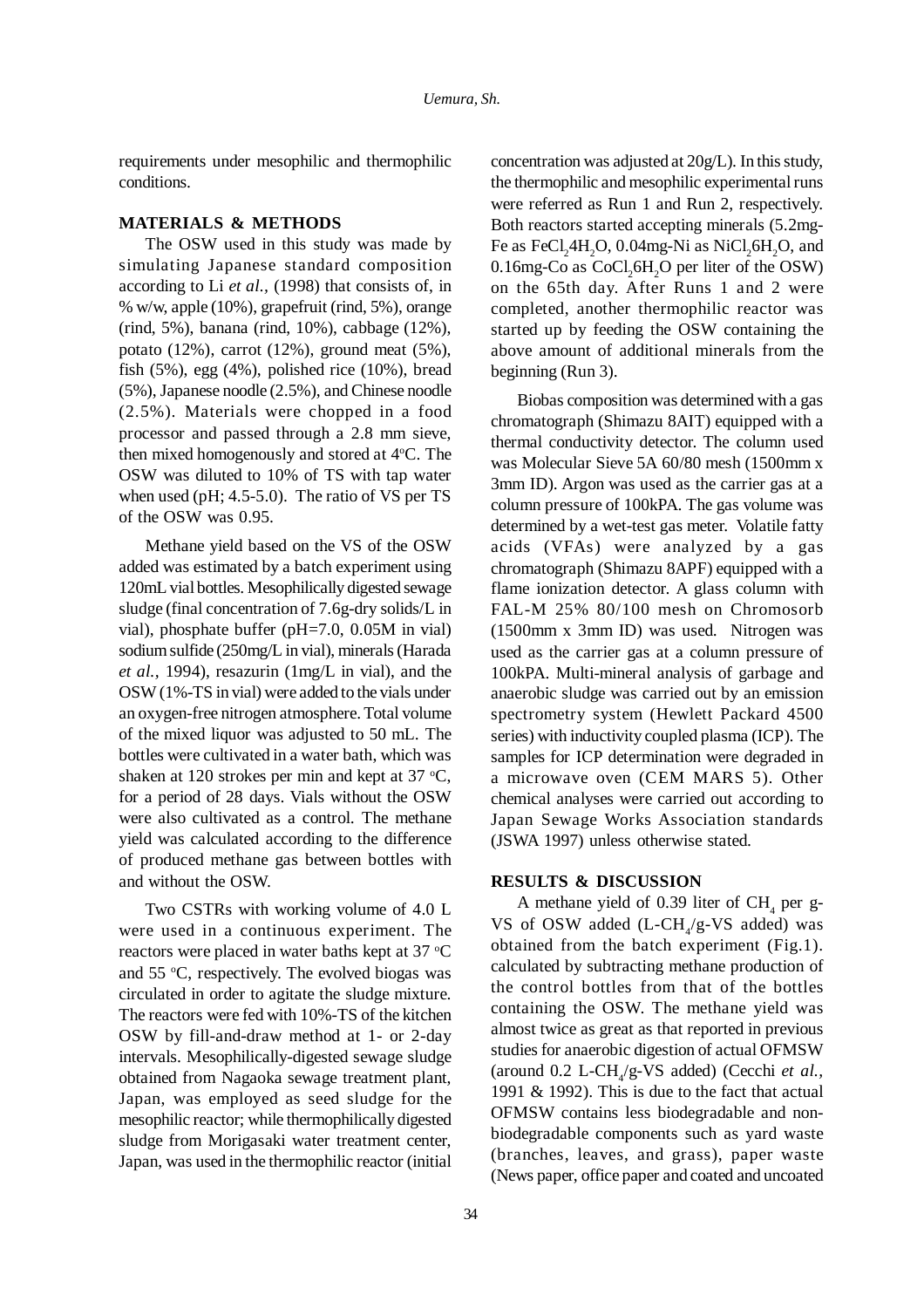

**Fig. 1. Methane production from the model kitchen organic solid waste (shadow square: organic solid waste; black circle: control)**

boards), plastics, and inert materials (Chynoweth and Pullammanappallil 1996; Mata-Alvarez *et al.,* 1990). In this study, the methane yield obtained from the batch experiment was used as an index for the following continuous experiment.The performance of Runs 1 and 2 with respect to TS load and methane yield is given in Fig. 2. The reactors were started up at 30 days of HRT and 3.0-3.5 g-TS/L/d of volumetric loading rate. The methane yields in each experimental run in the steady state (during the 10-40th day) were, on average,  $0.30$  L-CH<sub>4</sub>/g VS added for Run 1, and  $0.38$  L-CH<sub>4</sub>/g-VS added for Run 2, respectively. The reactor under mesophilic conditions (Run 2) showed a methane yield nearly comparable to that obtained from the batch experiment. However, only 77% of the index value was observed in the thermophilic reactor (Run 1). The methane yields in each experimental run started decreasing gradually on the 40th day and sharply declined on the 51st day.

Fig. 3. shows the time course of total VFA in terms of chemical oxygen demand (COD) and pH of the sludge drawn from the Run 1 and Run 2 reactors. From Figs 2 and 3. it is evident that the increase in total VFA, decrease in pH and

deterioration of methane yield started simultaneously on the 40th day in both experimental runs. The addition of bicarbonate (3000-5000 mg/ L as  $\text{NaHCO}_3$ ) was made during the 58-77th day in order to increase pH, but no significant restoration of the process was observed.

Generally, the critical concentration of ammonium nitrogen needed to inhibit nonacclimatized anaerobic sludge is reported at around 2000-2500 mg-N/L (Lay *et al.,* 1998; Parkin *et al.,* 1983). In this study, ammonium nitrogen concentrations in the sludge of Runs 1 and 2 reactors were kept under 2000 mg-N/L (780- 1400 mg-N/L, data not shown) for whole experimental period. This indicates that the process failure caused by the acidification was not due to ammonia inhibition. Several researchers have reported that the addition of minerals contributed to improving process performance of anaerobic treatment of industrial wastewaters (Kida *et al.,* 1991; Takashima *et al.,* 1989) or OFMSW (Li *et al.,* 1998). Consequently, we started adding minerals such as Ni, Co, and Fe from the 65th day to investigate whether the acidification was caused by the lack of these minerals.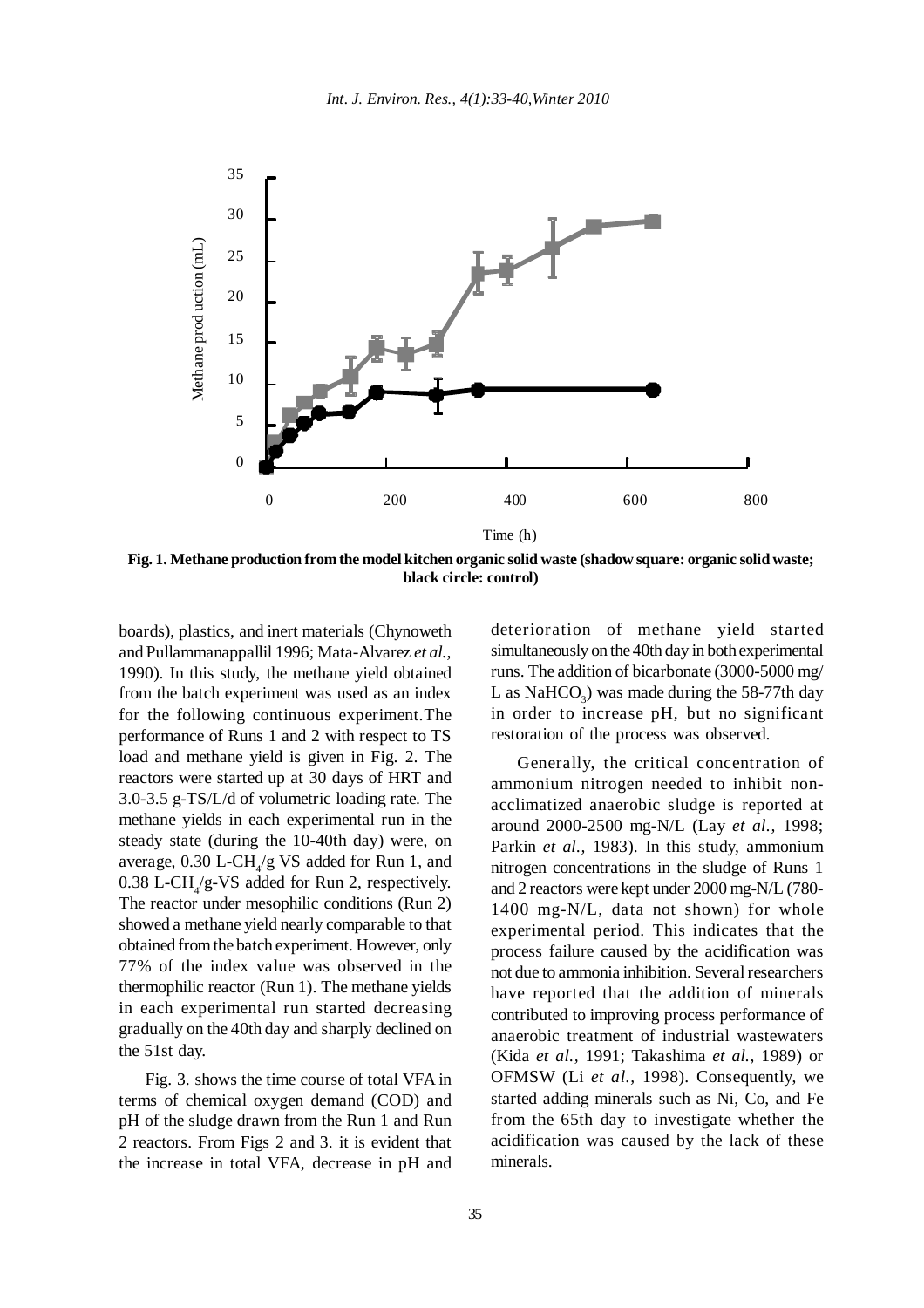

**Fig. 2. Time course of TS load (A) and methane production (B) in Run 1 and 2 (shadow square: Run 1; empty circle: Run 2; a: duration of bicarbonate addition; b: duration of mineral addition)**



**Fig. 3. Time course of pH (A) and total VFA-COD (B) in Run 1 and Run 2 (shadow square: Run 1; empty circle: Run 2)**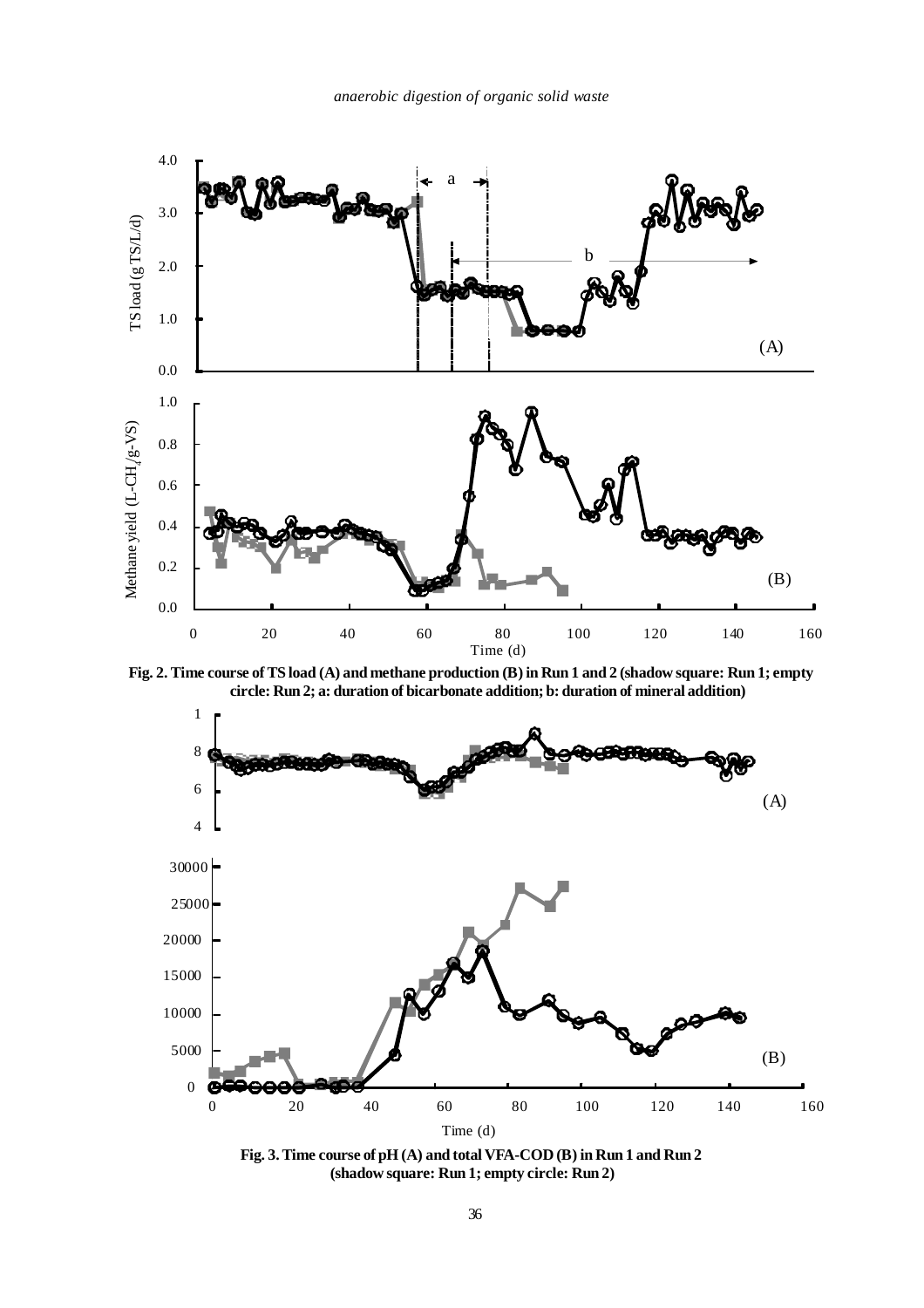In Run 2, after the addition of minerals, the methane yield dramatically increased up to around  $0.8$ -1.0 L-CH<sub>4</sub>/g-VS added, which was two times greater than the index value obtained from the batch experiment (Fig. 2). This phenomenon is attributed to the fact that the undigested OSW accumulated in the reactor during low methane yield phase came to be digested after the addition of minerals. Therefore, the TS load of Run 2 was further lowered to 0.8-0.9g-TS/L/ d (HRT=120 days) in order to digest the accumulated OSW, and then increased stepwise to 3.0-3.5 g-TS/L/ d (HRT=30 days). As a result, after the 116th day, a stable methane yield of  $0.35$  L-CH<sub>4</sub>/g-VS added, on average, could be achieved (Fig. 2b). However, 10000 mg-COD/L of total VFA, on average, was observed during the steady state after acidification (Fig.3b).

On the other hand, the reactor under thermophilic conditions (Run 1) showed no increase of the methane yield after the addition of minerals, and acidification still progressed, resulting in a total VFA of up to 26000 mg-COD/L in the sludge at the termination of the experiment (the 97th day). The fact that the methane yield was restored after the addition of minerals in the mesophilic digestion but not in the thermophilic digestion suggested that the requirement for minerals is higher in thermophilic anaerobic digestion than in mesophilic digestion.Another thermophilic reactor was started up after Runs 1 and 2 were completed, which was fed with the OSW containing the additional minerals from the beginning (Run 3). In Run 3, no acidification occurred during whole experimental period of more than 80 days (HRT, 30 days; TS load, 3.25 g-TS/ L/d, on average). The methane yield of Run 3 was  $0.38$  L-CH $/$ g-VS added, on average: comparable to that obtained in the steady state before acidification in Run 2.

### **COD balance in each experimental run**

Table 1 summarizes the methane yields in each experimental run. In the thermophilic experiments, the methane yield in the steady state before acidification in Run 1 was  $0.30$  L-CH<sub>4</sub>/g-VS added while  $0.38$  L-CH<sub>4</sub>/g-VS added was obtained in Run 3. Fig. 4 shows the COD balance in each experimental run. Comparing residual COD of Run 1 with Run 3, degradation of OSW in Run 3 was superior to that in Run 1, suggesting that the addition of minerals influenced the efficiency of methane conversion of the OSW. Under mesophilic conditions (Run 2), the methane yield in the steady state before and after acidification was  $0.38$ , and  $0.35$  L-CH<sub>4</sub>/g-VS added, respectively. Judging from the COD balance in Run 2 before and after acidification (Fig. 4). this is obviously due to the accumulation of VFAs after the acidification.

Table 2 summarizes the concentrations of minerals such as Ni, Co, and Fe in the OSW and the seed sludge for Run 1 and Run 2 reactors. Compared with the seed sludge, the OSW contained an extremely small amount of minerals. According to a report of trace elements in foods in Japan (Suzuki and Tanushi, 1993), the foods used in this study contain no Co, and only grape fruit and polished rice contain a small amount of Ni  $(2.2 \frac{1}{4}g/kg)$  for grape fruit and  $2.72.2 \frac{1}{4}g/kg$ for polished rice), well corresponding to the results in Table 2.The changes in Ni and Co concentrations in Run 1 and Run 2 sludge with time are simply calculated by following equation using the data given in Table 2.

 $C_{I}=(C_{I-1} x (V-D) + X x D)/V$ 

 $C_i$ : mineral concentrations in sludge after I th sampling time.

 $C_{i}$ : mineral concentrations in sludge after (I-1) th sampling time.

| Experimental run | Run $1(55^{\circ}C)$     | <b>Run</b> 2 (37 °C)                                                        |                            | <b>Run 3 (55 °C)</b> |
|------------------|--------------------------|-----------------------------------------------------------------------------|----------------------------|----------------------|
|                  | a cidification           | Steady state before Steady state before Steady state after<br>acidification | acidification              | $28 - 79$ th day     |
| Methane yield    | $10 - 40$ th day<br>0.30 | $10 \leftarrow 40$ th day<br>0.38                                           | $117 - 145$ th day<br>0.35 | 0.38                 |
| $(L - CH4/g-VS)$ | (0.05)                   | (0.03)                                                                      | (0.02)                     | (0.04)               |

**Table 1. Summary of experimental results**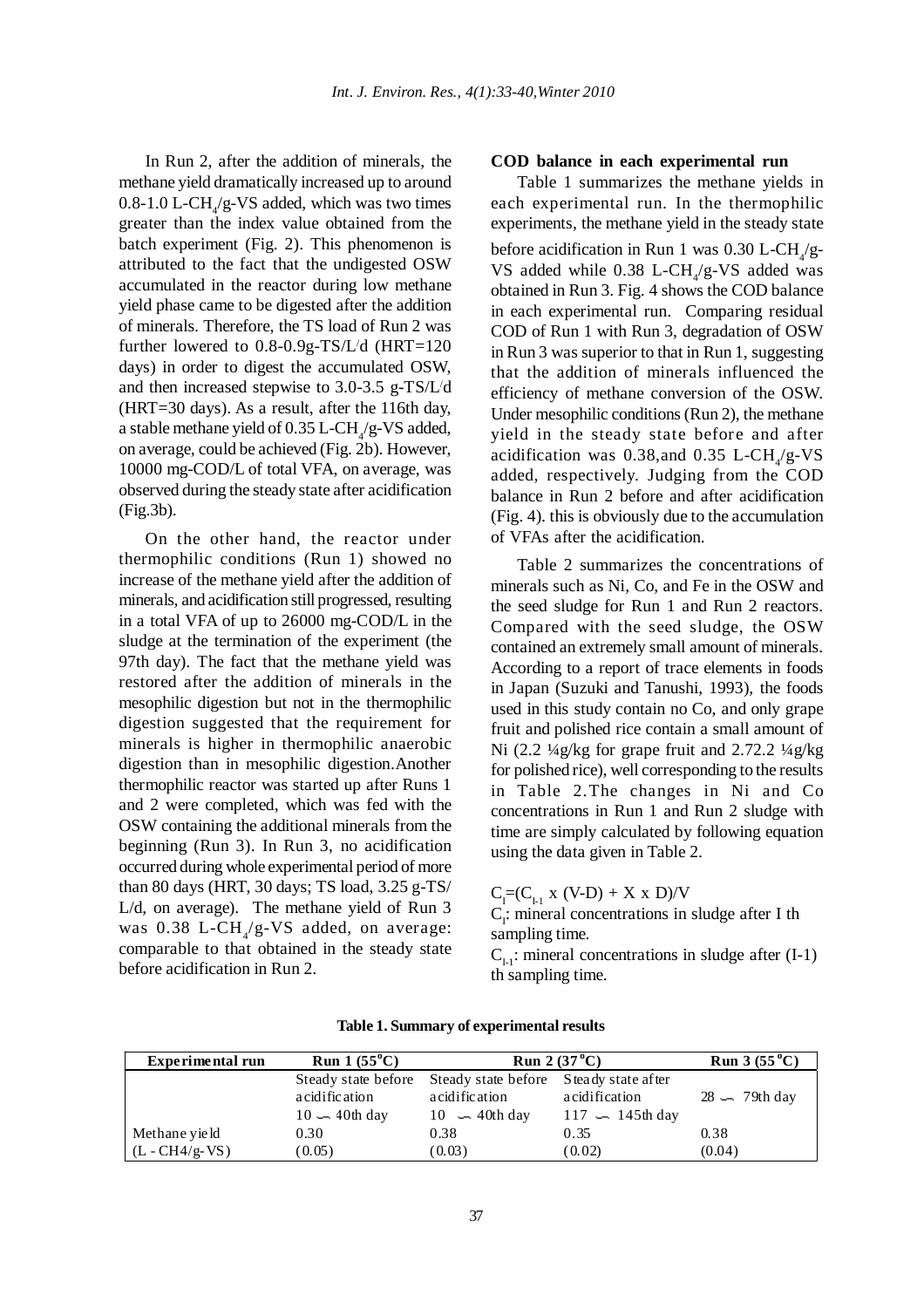#### *Uemura, Sh.*



**Fig. 4. COD balance in each experimental run (White: COD of recovered methane, shadow: COD of drawn sludge except for VFA, black: COD of VFA)**

|  |  | Table 2. Composition of Ni, Co, and Fe in kitchen waste and seed sludge (in mg/L) |  |  |
|--|--|-----------------------------------------------------------------------------------|--|--|
|  |  |                                                                                   |  |  |

| <b>M</b> in erals | osw  | Seed sludge for Run 1<br>(ther mop hilic) | Seed sludge for Run 2<br>(mesophilic) |
|-------------------|------|-------------------------------------------|---------------------------------------|
| Ni                | ΝD   | 0.220                                     | 0.133                                 |
| Co                | ND.  | 3.49                                      | 3.52                                  |
| Fe                | 38.9 | 896                                       | 817                                   |

**0‰ND: Not Detectable**

V: reactor volume.

D: volume of drawn sludge (equals volume of OSW added).

X: mineral concentrations in the OSW.

The concentrations of Ni and Co in the kitchen OSW were given as 0 mg/L until the 64th day and 0.04 mg/l of Ni and 0.16 mg/l of Co after the addition of minerals. The result of Run 2 is given in Fig. 5 as representative data. The concentration of Fe and Co still tended to decrease after the addition of minerals in Run 2. With respect to Ni, the concentration was 0.032 mg/L just before the acidification and 0.022 mg/L at the beginning of the sharp depletion of the methane yield. Afterward, the Ni concentration increased from 0.016 mg/L on the 65th day to 0.033 mg/L on the termination of the experiment. Thus, in Run 2, although the Co and Fe concentrations continued to decrease after the addition of minerals, the concentration of Ni increased and the methane yield restored, indicating that Ni is the most important among the three minerals used in this study. This result implies that process failure caused by a shortage of minerals might occur in long-term treatment by anaerobic digestion of Japanese standard kitchen OSW without additional minerals.

## **CONCLUSION**

The following conclusions can be drawn from this study:

(1) Both mesophilic and thermophilic reactors fed with kitchen OSW containing no additional minerals such as Ni, Co, and Fe, exhibited process failure due to severe acidification.

(2) Methane yield was restored after the addition of minerals in mesophilic but not in thermophilic, suggesting that the requirement for minerals is higher in thermophilic anaerobic digestion than in mesophilic digestion.

(3) No acidification occurred in the thermophilic reactor fed with the OSW which contained additional minerals from the beginning.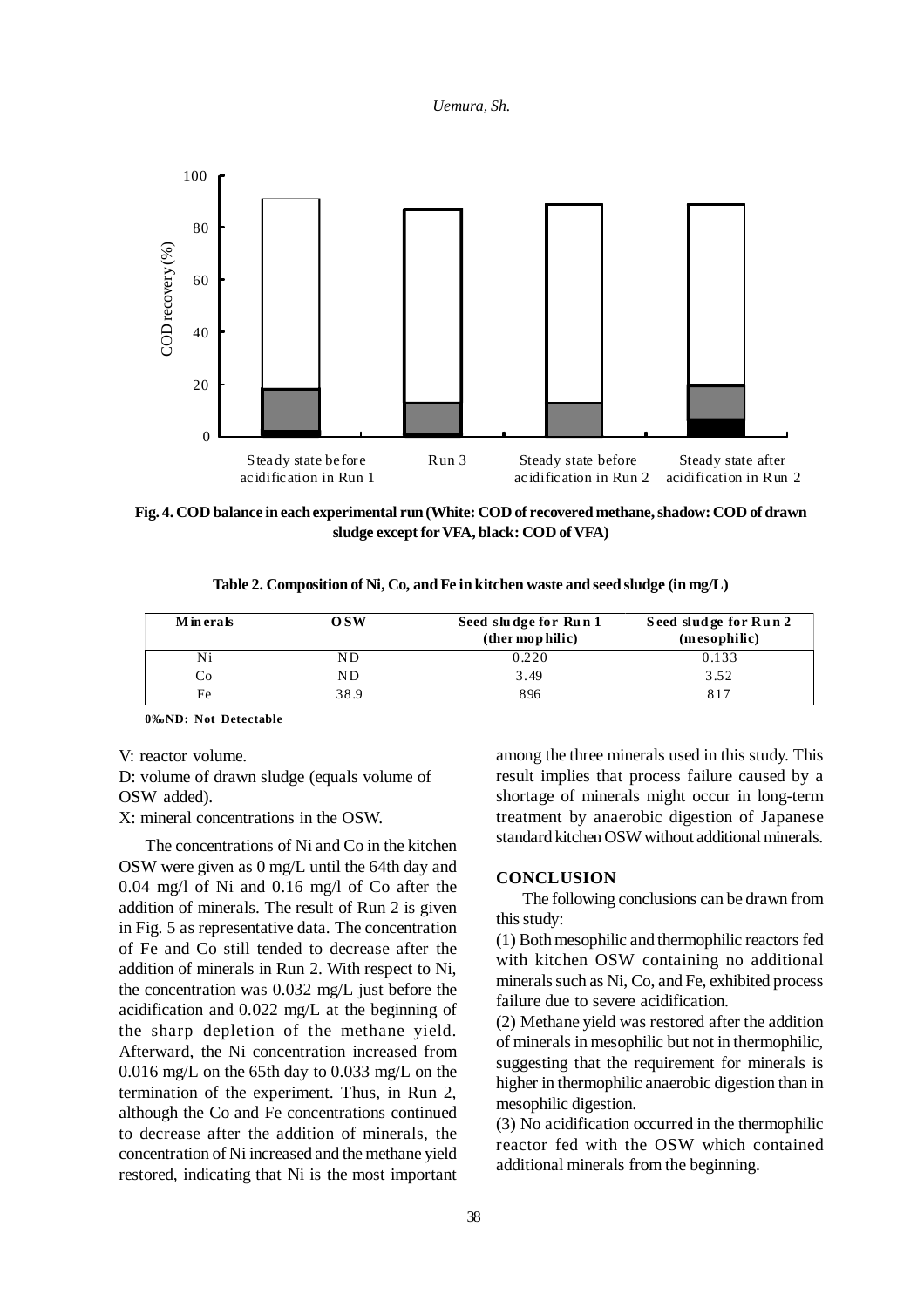

**Fig. 5. Changes of Ni and Co in sludge mixed liquor in Run 2 (Shadow square: Ni, black circle: Co, arrow a: start of acidification (the 40th day); arrow b: start of methane depletion (the 51st day); arrow c: start of mineral addition (the 65 day)**

(4) It was suggested that Ni is the most important for anaerobic digestion of kitchen OSW among the three minerals.

#### **REFERENCES**

Baere, L. D. (2000). Anaerobic digestion of solid waste: state of the art. Water Science and Technology, **41**, 283-290.

Brummeler, E. T., Aarnink, M. M. J. and Koster, I. W. (1992) Dry anaerobic digestion of solid organic waste in a Biocel reactor at pilot-plant scale. Water Science and Technology, **7**, 301-310.

Brummeler, E. T. (2000). Full scale experience with Biocel process. Water Science and Technology, **41**, 291-304.

Cecchi, F., Traverso, P. G., Mata-Alvares, J., Clancy, J. and Zaror, C. (1988). State of the art of R&D in the anaerobic digestion process of municipal solid waste in Europe. Biomass, **16**, 257-284.

Cecchi, F., Pavan, P., Mata-Alvarez, J., Bassetti, A. and Cozzolino, C. (1991). Anaerobic digestion of municipal solid waste: thermophilic vs. mesophilic performance at high solids. Waste Management & Research, **9**, 305- 315.

Cecchi, F., Mata-Alvarez, J., Pavan, P., Sans, C. and Meril, C. (1992). Semi-dry anaerobic digestion of MSW: Influence of process parameters on the substrate utilization model. Water Science and Technology, **25**, 83-92.

Chynoweth, D. P. and Pullammanappallil, P. (1996). Anaerobic digestion of municipal solid waste. in: Palmisano, A. C. and Barlaz, M. A. (Eds.), Microbiology of solid waste. CRS press, Boca Raton, 71-113.

Harada, H., Uemura, S. and Momonoi, K. (1994). Interaction between sulfate-reducing bacteria and methane-producing bacteria in UASB reactors fed with low strength wastes containing different levels of sulfate. Water Research, **28**, 355-367.

Japan Sewage Works Association (1997). Standard methods for determination of sewage. JSWA, Tokyo, Japan. (in Japanese).

Kida, K., Ikbal Sonoda, Y., Kawase, M. and Nomura, T. (1991). Influence of mineral nutrients on high performance during anaerobic treatment of wastewater from brewery. Journal of Fermentation and Bioengineering, **72**, 54-57.

Kubler, H. and Schertler, C. (1994). Three-phase anaerobic digestion of organic waste. Water Science and Technology, **30**, 367-374.

Laclos, H. F. D., Desbois, S. and Saint-Joly, C. (1997). Anaerobic degradation of municipal solid organic waste: Valorga full scale plant in Tilburg, The Netherlands. Proceedings of 8<sup>th</sup> International Conference on Anaerobic Digestion, **2**, 232-238.

Lay, J. J., Li, Y. Y. and Noike, T. (1998). Influence of ammonia concentration on the methane production in high solids digestion processes. Water Environment Research, **70**, 1075-1082.